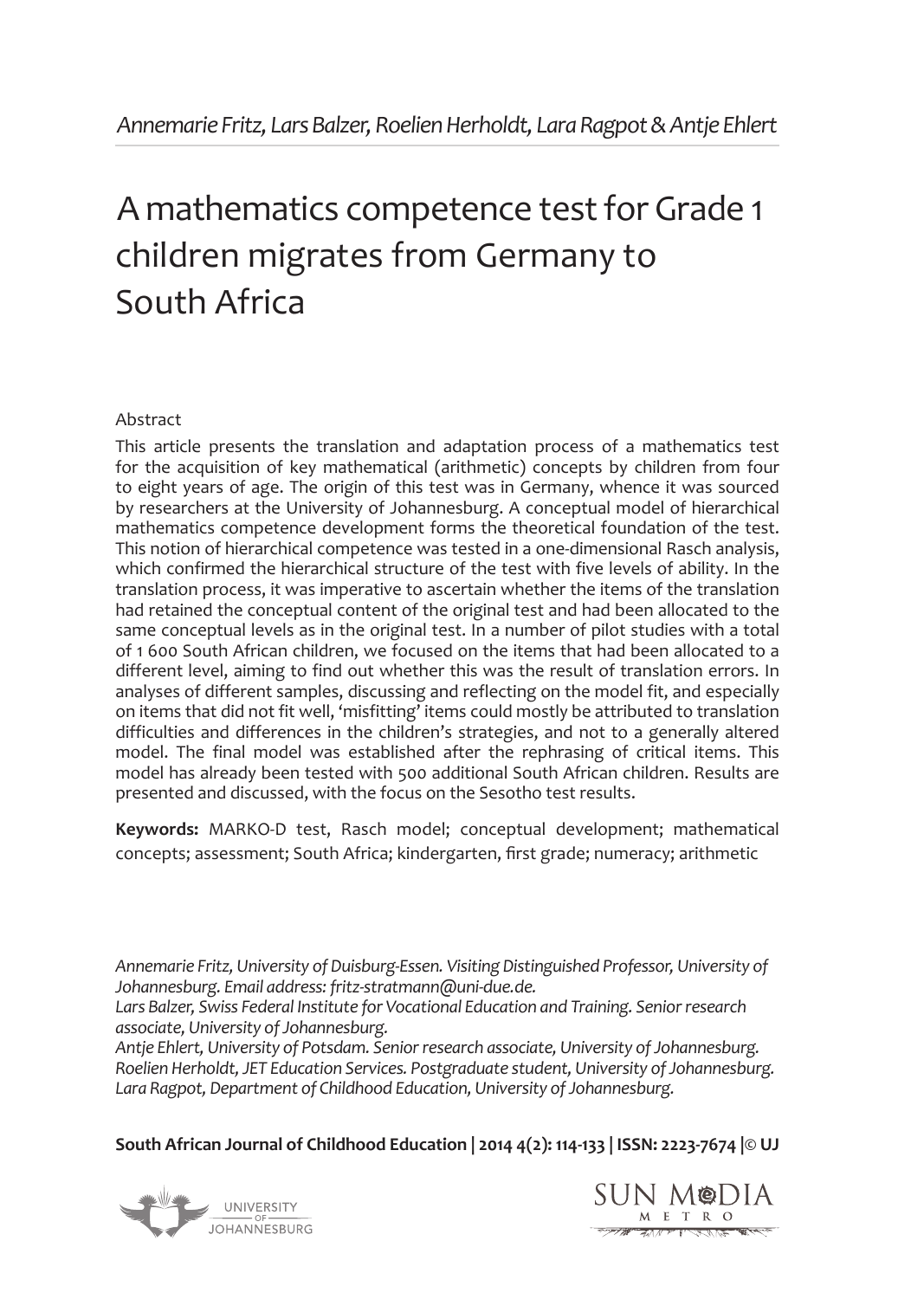# **Introduction: Conceptual development and principles of test construction**

Longitudinal studies on the relationship between the mathematical competence of children at preschool age and their success at primary school have shown that such competence during the early years is an important indicator of children's later school performance (Aunola, Leskinen, Lerkkanen & Nurmi 2004; Weißhaupt, Peucker & Wirtz 2006). This applies particularly to children who have little prior knowledge when they arrive at school and who run a high risk of developing arithmetic learning disabilities. Ideally, the mathematical competence of children should therefore be recognised and described as early as possible – at preschool or during the first year of primary school – in order to effectively counteract arithmetical<sup>1</sup> difficulties.

In this article we report on studies with a range of children from different parts of the densely populated, multilingual Gauteng Province of South Africa. We begin the article with a discussion of the theoretical origins of the test, arguing that there are no tests in South African languages with which to assess young children's arithmetical competence when they enter school and which have a robust theoretical base. Our argument is that practitioners need an educational test, *developmental* in its design, with which conceptual obstacles may be identified in individual children. Ideally, such tests are based on the principles of psychometric instrumentation, such as reliability of the instrument and validity of its results, which are interpreted from within a clear theoretical framework.

Currently, most teachers and school district psychology practitioners do not have access to such usable tests in different languages. Those teachers that have had training in test development usually have not been exposed to *contemporary* cognitive developmental psychology and have not learned to use tests that can yield results which will assist them in identifying Grade R and Grade 1 children's specific barriers to building mathematical concepts.<sup>2</sup> This void poses a real problem for teachers and remedial therapists.

After the introduction, the discussion moves to a description of a theoretical model for a test that captures children's mathematics competence on five levels of performance. This is followed by the narrative of the translation of a test, coupled with references to some theories of number development in children. Mention is also made of how language serves as integrating tool for number concept forming in young children, and of how this points to possible difficulties one may encounter in translation with regard to the *communication* of and in the test (both on the part of the assessor asking questions in oral language, and the child who communicates her or his understanding by oral responses to test items). Subsequent to this discussion there is a description of the study of one of three cohorts, in which the Rasch model is presented for one language group, namely Sesotho. The article concludes with a summary and the implications for the final standardisation, differential item function (DIF) analysis, and norming of the test for use in South Africa.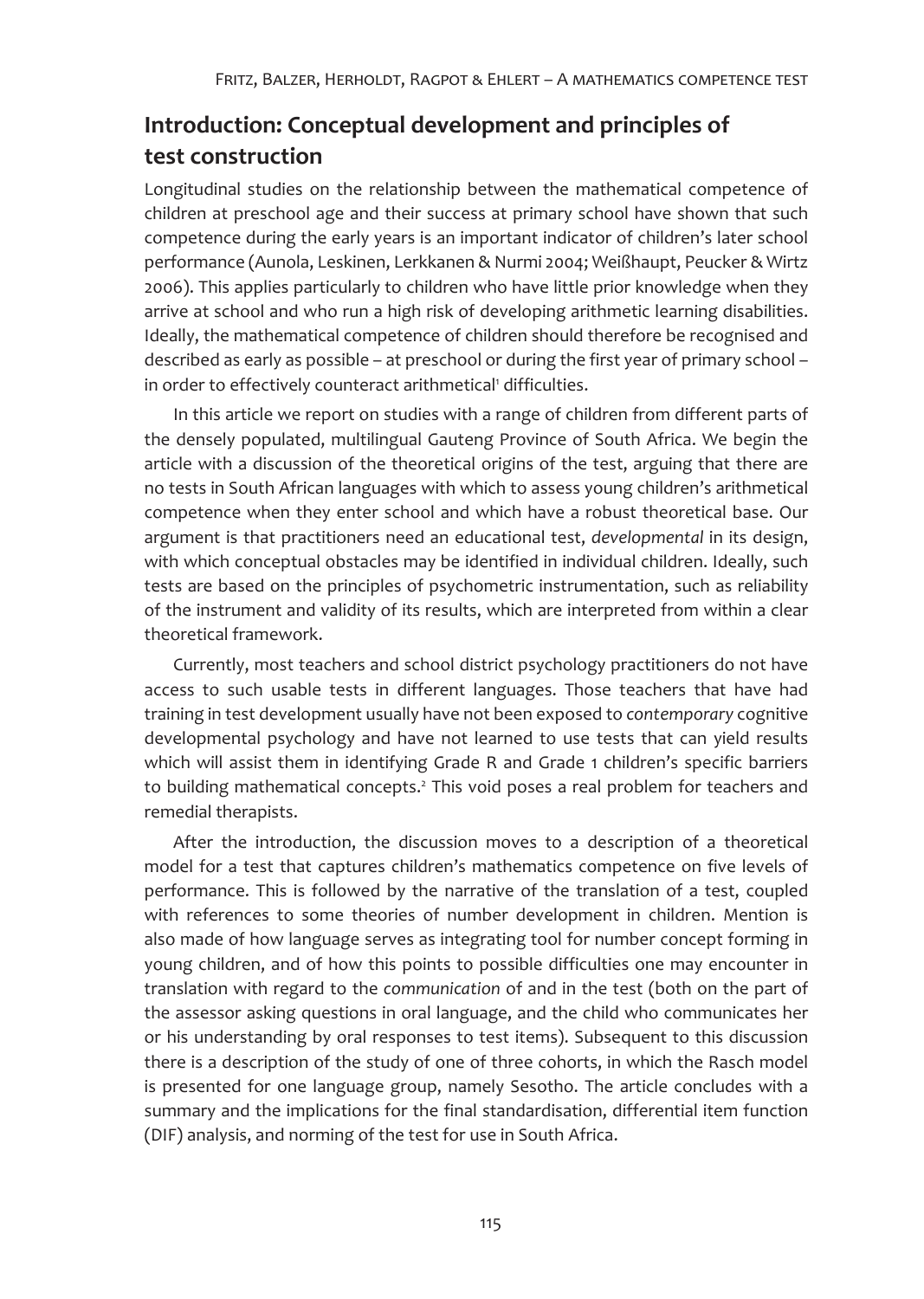In this country, where there is only one locally standardised mathematics (curriculumbased) test for children of this age, the question about criteria for reliable assessment of mathematics competence arises, specifically with regard to the early years. In general, there are two options for capturing children´s mathematical competence. The first option is curriculum-based tests (such as the VASSI [Vassiliou 2003]), which assess children's performance in relation to the objectives of the school curriculum and in comparison with the performance of classmates. The disadvantage of this kind of test is that, based on the results (the sum of items solved), it only provides quantitative information about the norming score (the range) of the child (see Figure 1), but little information about an individual child´s knowledge and understanding.



#### **Figure 1: Social norming of test results**

(Source: See Kretschmann 2009)

A second option for the construction of tests is to do it on a developmentally oriented basis to assess the child´s conceptual knowledge in a certain domain, such as number sense and calculation ability in mathematics. Such a test enables one to get qualitative information about the concepts the child already knows; the concepts he or she is actually developing at the time of testing (in a child's *zone of proximal development*, according to Vygotsky 1978); and the concepts that have not yet been formed. Without a conceptual model of some sort, this would remain pedagogical guesswork, with no specifics.

In a search for ways to capture foundation phase children`s competence in mathematics, South African researchers (Henning 2013) learned of a German mathematics test known as the *MARKO-D* in 2011, when it was standardised and normed in that country. The test was published in Germany in 2013 (Ricken, Fritz & Balzer 2013). It is based on a developmental model of the mathematics concepts of number and arithmetical calculation in the four to eight years age group (Fritz, Ehlert & Balzer 2013). The starting point for the composition of this model was the assumption that key arithmetical concepts develop hierarchically and that children develop more sophisticated cognitive structures in a step-by-step manner. Each step is marked by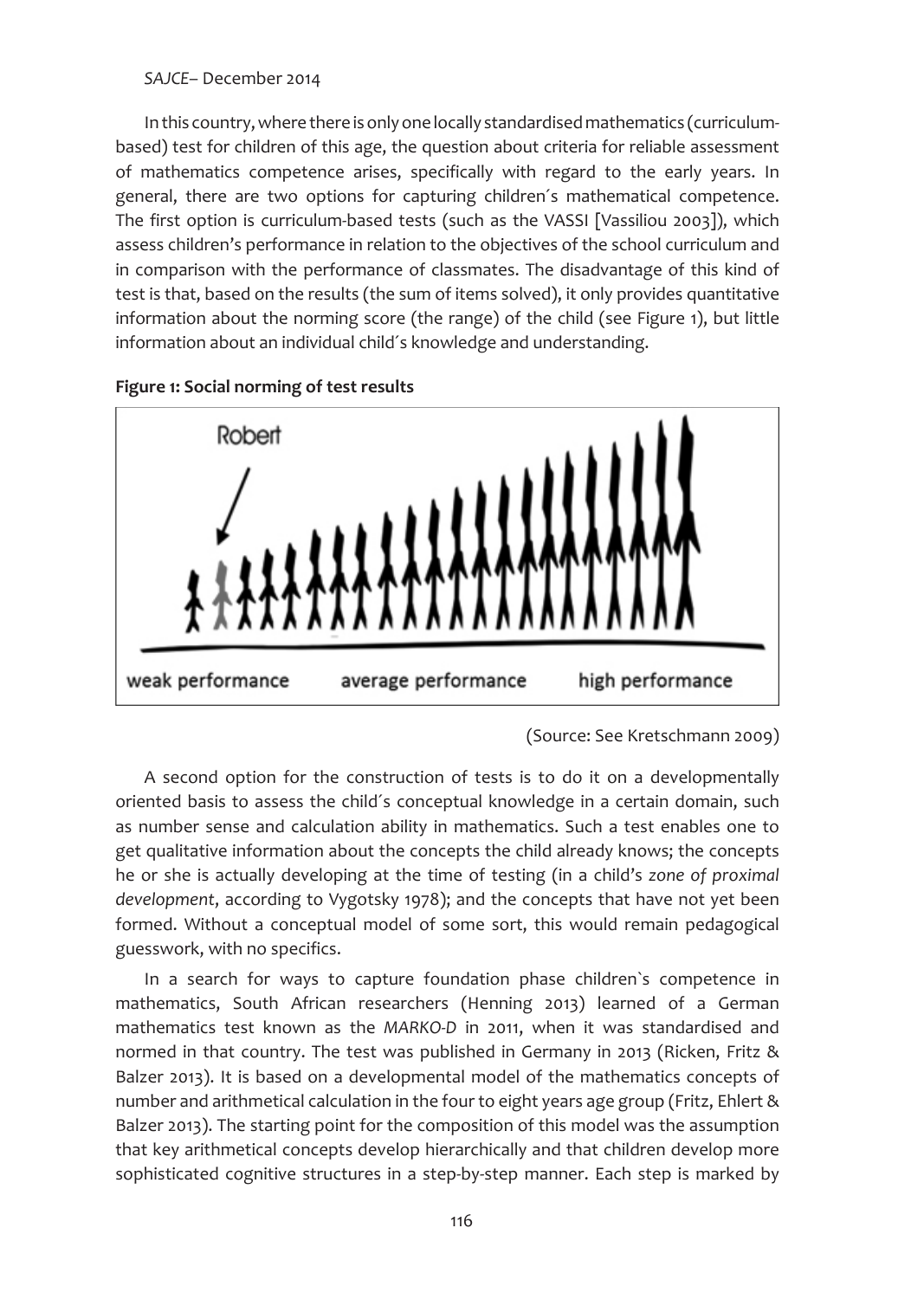the forming of specific concepts that build on one another in an accumulative way. The literature on, for example, the development of number concepts, is quite firm about the fact that there is some sequence in the development of small numbers (Feigenson, Dehaene & Spelke 2004). However, once children have grasped, for example, cardinality of a number, or once cardinality induction has occurred, they can learn larger numbers faster and even simultaneously (Sarnecka & Carey 2008).

The *MARKO-D* test of early number development and calculation, which, according to the literature and the empirical development of the conceptual model on which the test was founded, comprises items that show a sequence in the development of number sense at this age, has not been used in South Africa before. The test was designed as an individual test for children, with items in the original German test being embedded in a little narrative of two squirrels. The story and pictures serve only as illustrations to motivate the children.

After testing a child on the *MARKO-D*, one not only has the test score, but one is also able to allocate the performance of the child to a specific conceptual level of the conceptual model (Fritz et al 2013). This means that, for instance, a child 'allocated' to Level III has developed the concepts of the first two levels, but is still developing an understanding of the concept of Level III and has little idea yet of the concepts of the higher levels. Since the development of concepts is not a totally linear, sequential process, newly developed concepts do not immediately replace earlier, 'quasi' or 'emergent' concepts. The new concepts and the earlier ones exist in parallel for some time during conceptual development. Only gradually (step by step), with continuous effective use, the new concept will begin to dominate the strategies for solving problems. This is described in Siegler's *overlapping waves theory* (Chen & Siegler 2000; Siegler 1996) (See Figure 2).

The *MARKO-D* testing instrument was developed from this perspective to capture children's concept development in number and calculation.



#### **Figure 2: Levels of the** *MARKO-D* **test**

117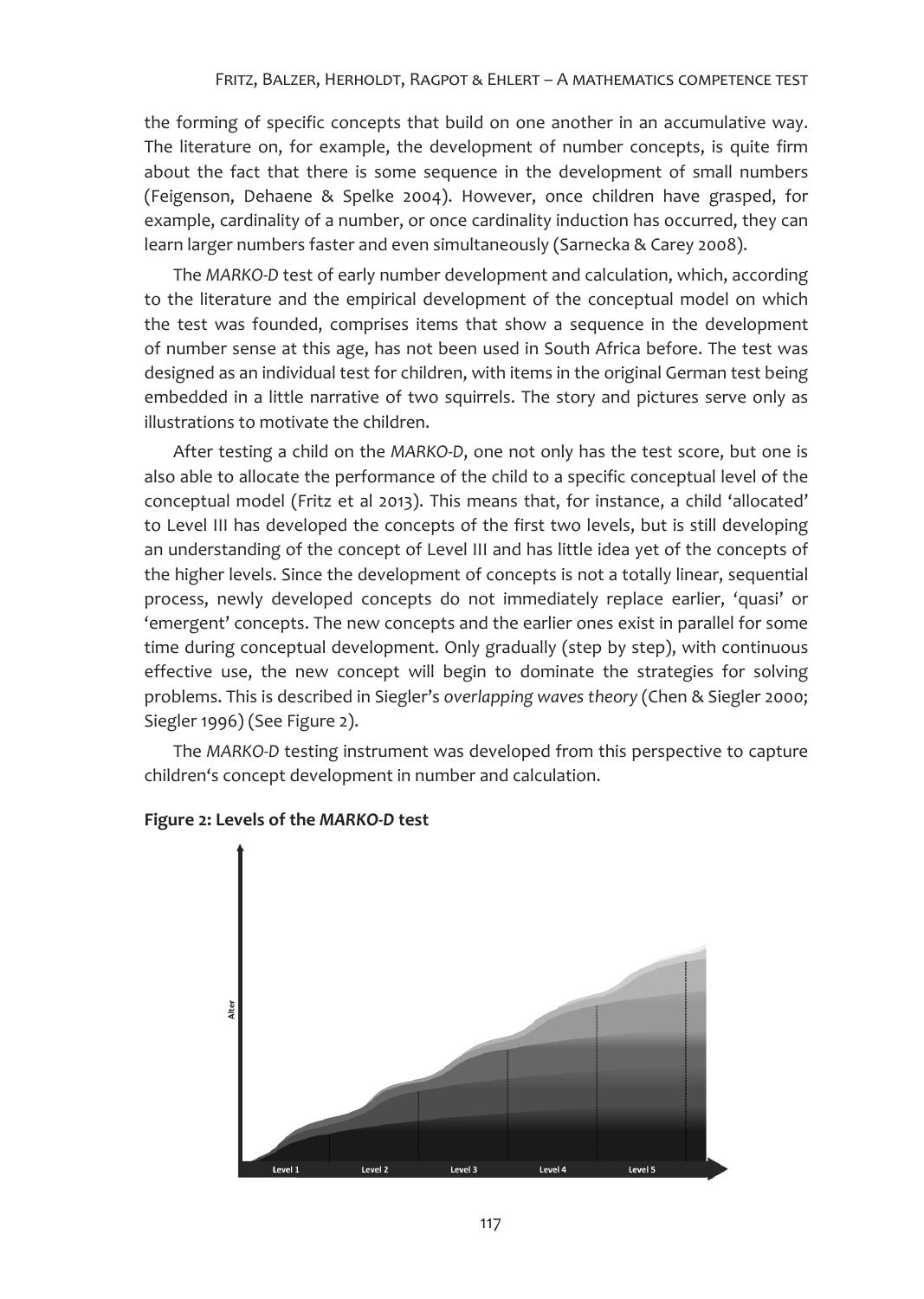The levels of conceptual development (also the level of difficulty of the test items) are described next, with some indication of how these are operationalised in the test items.

# **Levels of child concept development mapped onto the**  *MARKO-D* **test**

These levels have been fully described by Fritz et al (2013); what follows is only a summary with some indication of how the items operationalise the constructs on the levels.

*Level I – Counting:* The first concept in acquiring precise arithmetical (and thus mathematical) understanding is the knowledge of the sequence of number words, with the understanding that each number word has a specific meaning and that number words can be used for counting and enumerating sets. Sets, comprising elements, can be counted by putting single objects in a one-to-one correspondence with number words. More challenging than the counting of a set, is the task to count out a specific number of elements within a larger quantity. The child's ability to do this can be ascertained by means of Wynn´s 'Give a number' tasks, such as, 'Give me five counters!' from a group of many (Wynn 1990).

Examples of item types on Level I:

- Reciting the counting list up to 10
- Matching sets with tangible objects in a one-to-one correspondence
- 'How many are there'? tasks
- Wynn´s 'Give a number' tasks

*Level II – The mental number line:* At Level II, the representation of numbers changes from a qualitative representation to a linearly increasing mental representation in a 'line' (which need not be straight, because there is no evidence of the mental line being straight in children's own mental representation) of increasing or decreasing numbers. Children construct (their own) mental image of a *number line* that spans the counting list (Dehaene 2011). In this image or representation, the numbers gradually increase and 'later' or 'further in the list' – probably indicating *time*, *space,* and *number* representation (Dehaene & Brannon 2012) – implies 'greater number'. This representation allows children to determine preceding and succeeding numbers. Addition and subtraction problems become solvable by moving forward or backward along the mental number line. For this, all quantities have to be counted out individually, meaning that children apply the 'counting-all' strategy, or count from the first number onwards (See Carpenter & Moser 1983).

Examples of item types on Level II:

- Finding preceding and succeeding numbers
- Addition and subtraction in story problems

*Level III – Cardinality and decomposability:* Real, cardinal understanding of number requires the mental integration of the elements of the counted quantity, while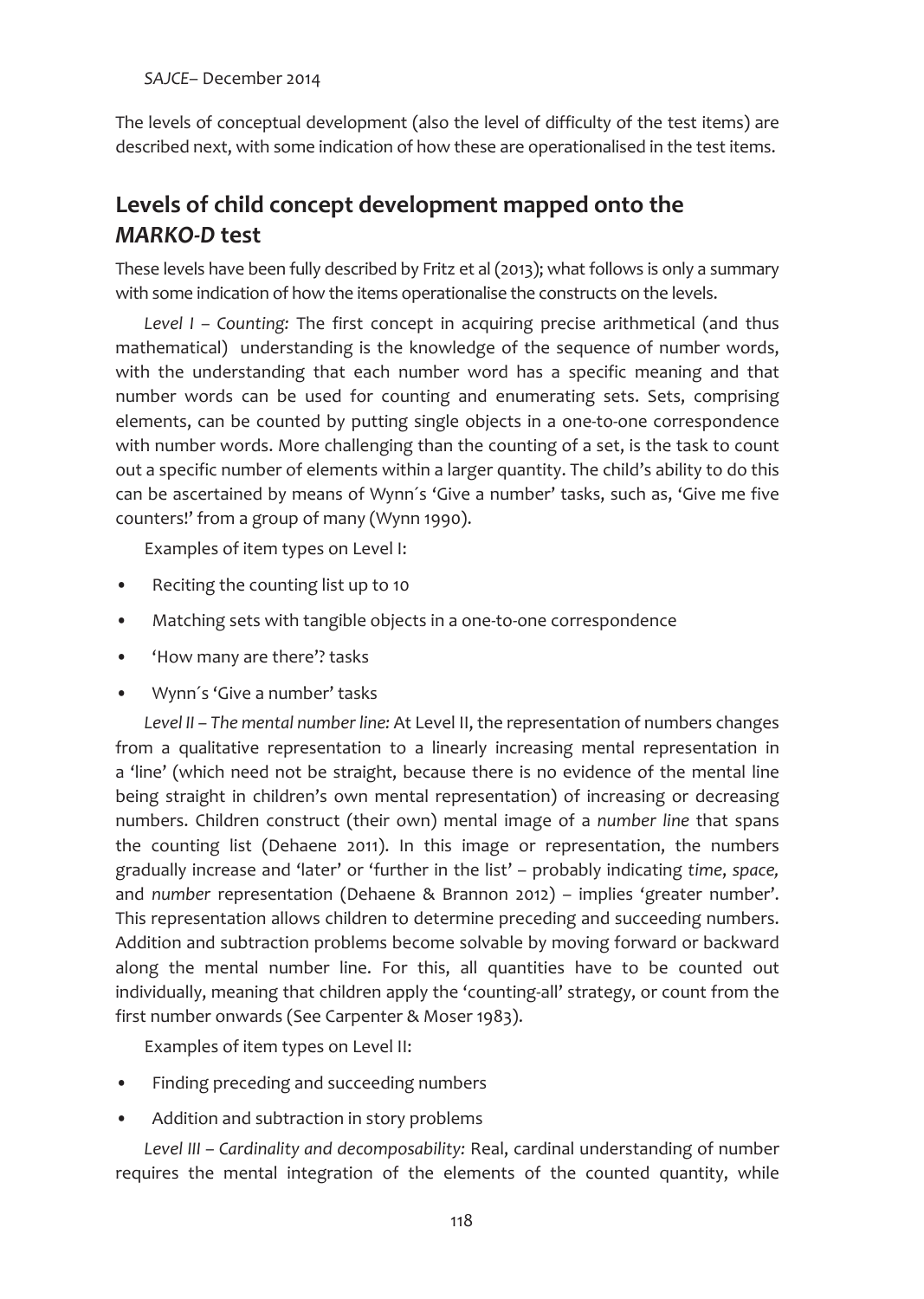simultaneously grasping the concept of the whole that they constitute. In this way, the number becomes a composite unit (Steffe, Cobb & von Glasersfeld 1988) in which the distinct, individual objects of a quantity are combined into one quantity, independent of *where* (the order irrelevance principle) and *what* (representation) is counted out (Piaget 1965). The mental number line, expressed in language (number words), corresponds with the sequence of ascending cardinal units, where the quantities follow a fixed order (quantity seriation). At this level, children have now experienced cardinality induction (Feigenson 2012).

Examples of item types on Level III:

- Organising sets and identifying the elements with ease
- Applying the 'order-irrelevance' principle

*Level IV – Class inclusion and embeddedness:* Based on the understanding of or full induction into cardinality, the child understands that each number represents a specific quantity, which is composed of a specific number of elements. As a result, each number is understood as a composition of any kind of combination of smaller numbers, so that each number can be decomposed into partial quantities, which, together, are equivalent to the total quantity. The relationship between *part-andpart with the whole* is determined, so that the following task is solvable: 'Give me five counters. Three of them must be red!'

Examples of item types on Level IV:

- Determining subsets
- Determining subsets with only one set

*Level V – Relationality:* On this level, the number sequence (expressed in language with number words) is understood as a sequence of cardinal units in which each successive number word represents a cardinal number that is one larger than the cardinal number represented by the previous number word. Therefore, the intervals between successive numbers are *congruent*. Based on this knowledge, children now have a kind of scale, which enables them to compare quantities and to precisely determine the differences between numbers on this scale. They realise that numbers do not only represent concrete quantities, but also *counting acts* that can themselves be counted. Therefore, the following tasks become solvable:

Examples of item types on Level V:

- Determining number relationships
- Recognising differences between sets

# **Translation into four South African languages**

During the translation process, the question of the role of language and the communication of concepts consistently came up: How does language feature in early mathematical concept development? Apart from the view that language acquisition itself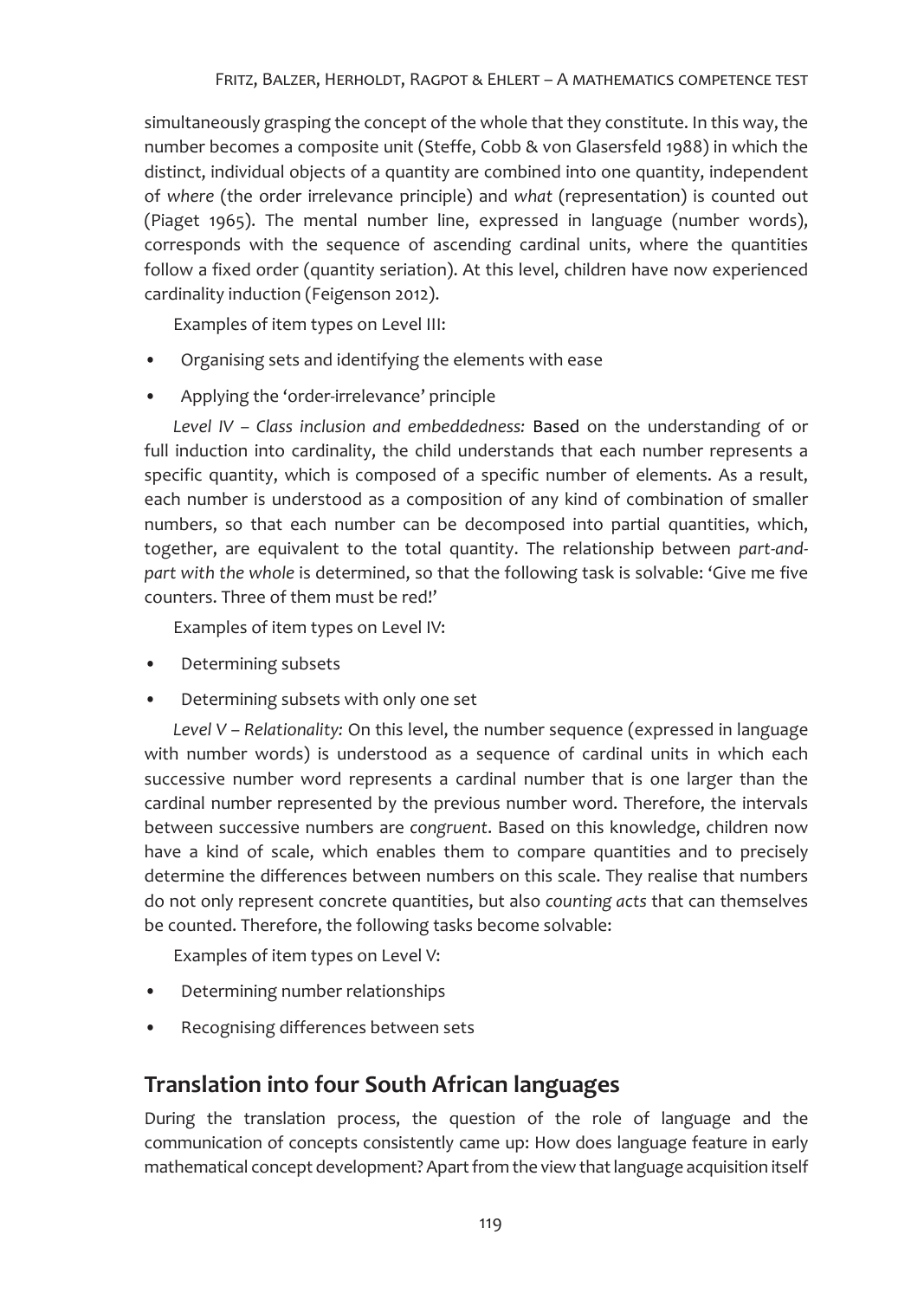plays a crucial role in early number concept development, for the purposes of interviewbased testing, this is also important: the child solves problems in an oral communication activity with the test administrator and relies on language for much of the conversation. Henning and Ragpot (2014) refer to Spelke (2012) and Carey (2009) to elaborate on this interplay between language and the development of number concepts:

From the literature that we have encountered, our inclination has been to follow Susan Carey and Elizabeth Spelke, who say, in different ways, that a child's core knowledge and her or his experience/interaction build up to a point where they come together, or are "productively combined" (Spelke 2012:305), with language as the combinatory agent. Spelke observes that language is likely to be the only connecting feature between OTS and ANS<sup>3</sup> with which to further mathematical concept development.

Spelke explains this further, pointing to the combinatory and integrating role that language plays:

I believe the role played by language is small (consistent with the intuitions of mathematicians), but crucial. All of the information supporting our numerical intuitions derives from the two core number systems and these systems are fully independent of language. Nevertheless, the language of number words and quantified expressions may serve to link the information together. Absent language, human infants and other animals may have all the information they need to represent the natural numbers, but they may lack the means to assemble that information into a set of workable concepts.

(Spelke 2012:305)

In administering the test over the past three years, it has become evident that language – including vocabulary, but also syntax and morphology – plays a substantial role in the way in which children communicate their understanding of number.

On the basis of the German *MARKO-D*, the test was translated in order to use it locally, taking cognisance of the need to not only be precise, but also to give credence to linguistic variability. The next step was thus to translate and adapt the test for children in this country into at least four languages. The main focus here was to make sure that the instrument continues to assess what it does in the test's original language – in other words, to ensure that the translated items retain the conceptual content of the original test. Until some empirical work can shed light on the tool's efficacy and the validity of its results in the target language, the implications for exported, translated tests remain unknown, especially when the language of origin and the target language come from vastly different linguistic families and have different linguistic-cultural ambience and communication requirements (Slobin 1996; Lai, Garrido Rodriguez & Narasimhan 2014). In addition, research on language as a "temporary strategy in mental processes" (Lai et al 2014:139) suggests that language serves as a strategic cognitive option when seeking ways to address a problem (for example, an item on a test).

The translation proceeded through various stages. Firstly, the items were translated into English by a researcher who knows both languages and who studies childhood education. The translation was also back-translated to German by a primary school teacher in a German school in South Africa. Each item was translated and analysed in small trials with education students, practising teachers and children. It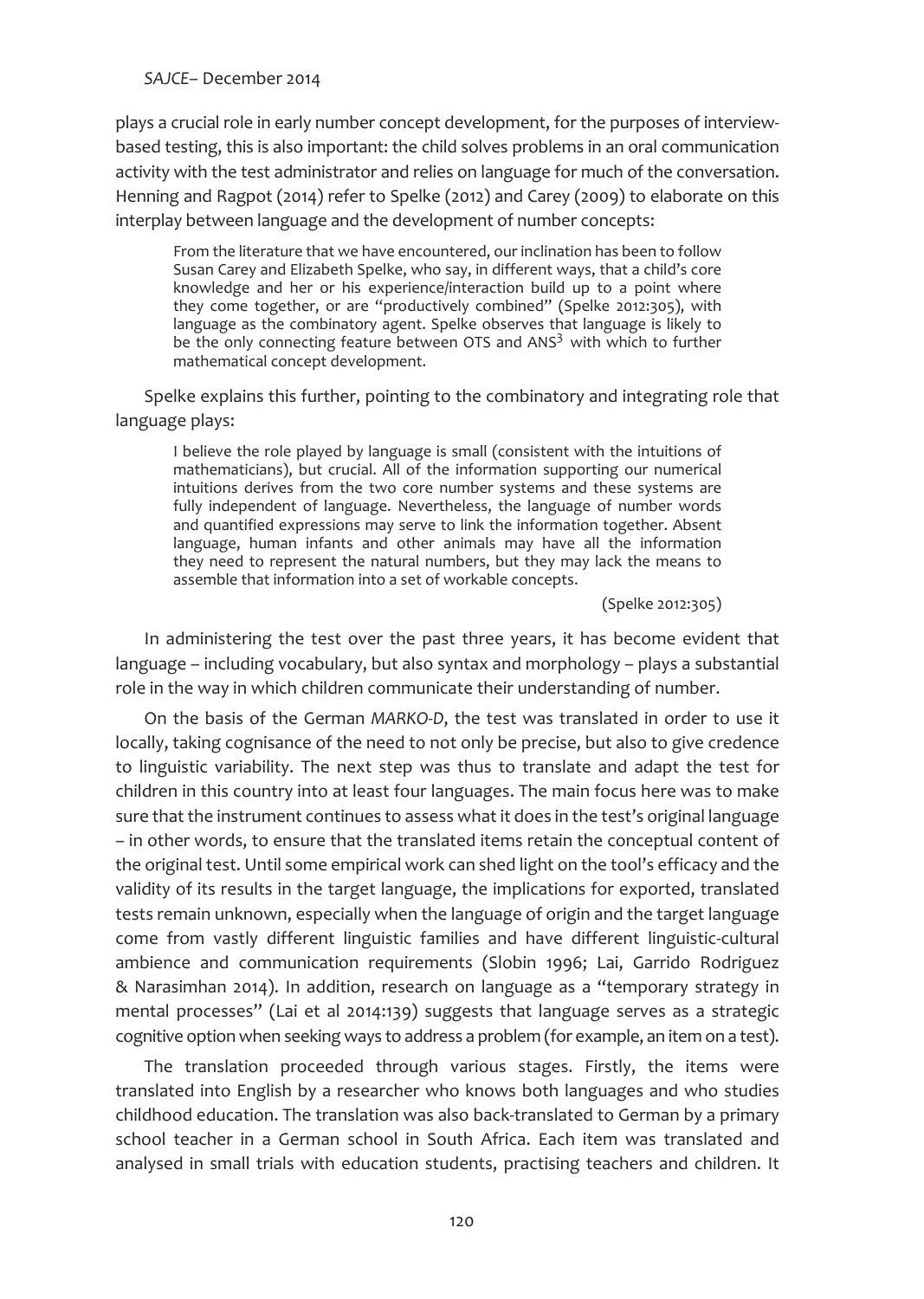was evident from this process that colloquial South African school English was not always grammatically correct and that a correct formal translation would not yield items that children would grasp. An example of this is an item containing the German term 'weniger als', which was translated by the grammatically correct 'fewer than'. However, in pilot tests with thirty children, it was found that 'less than', although grammatically incorrect, would serve the content better. Other translation problems had to do with the use of prepositions and adverbs, such as 'behind', 'in front of', 'after', 'before', 'next', and so forth.4

The English version of the test formed the basis for the translations into isiZulu and Sesotho, and eventually also Afrikaans (De Villiers, in progress). African language linguists from two South African universities were consulted in an effort to ensure usable and effective versions of the isiZulu and the Sesotho translations. However, at the time of the pilots, multilingual applied linguists alerted us to the overly formal qualities of the items as translated by the academics, some of which would not be understood by urban children, whose language use is characterised by dialecticalisation (RSA DBE 2013) and linguistic code-mixing (Henning 2012). This means that the geographical area where the language is used will determine the choice of words of the users, especially in forming conjunctions. So, for instance, in the folk terminology one finds references to 'deep' isiZulu, urban isiZulu, Johannesburg isiZulu and Durban isiZulu, with *isicamtho* being the term that describes a type of code-switching 'urban brew'. This is evident from a national investigation into schools (RSA DBE 2013) as well as classroom research (Henning 2012).

After three more pilot runs of the isiZulu and Sesotho versions, we settled on a translation that seemed appropriate for the children of the Gauteng Province, which is the industrial heartland of the country and arguably the most multilingual province. Here, many children live in multilingual homes, while also learning English. The Afrikaans version of the test was piloted in the same way, but with certain advantages, namely that word order is similar in German and Afrikaans and many of the terms were also easily translatable from word roots and similar morphemic structures (De Villiers, in progress). The Afrikaans version was back-translated to German and English and a panel of test administrators also reviewed the translations with a view to commenting on their experiences with children in the pilots.

In total, the process of translating the German test into four South African languages comprised nine iterations and revisions, with back-translation by different panels of language users. We adapted the narrative of the two squirrels in the German test into a localised story about two meerkats, named Jobo and Lona, and their friends, the rabbits Bongani and Naledi.

#### **Research questions for the test in four South African languages**

After having translated the test into four South African languages, we had to ensure that we could empirically validate the model in each language and that the translated items retained the conceptual content of the original test. We addressed three research questions: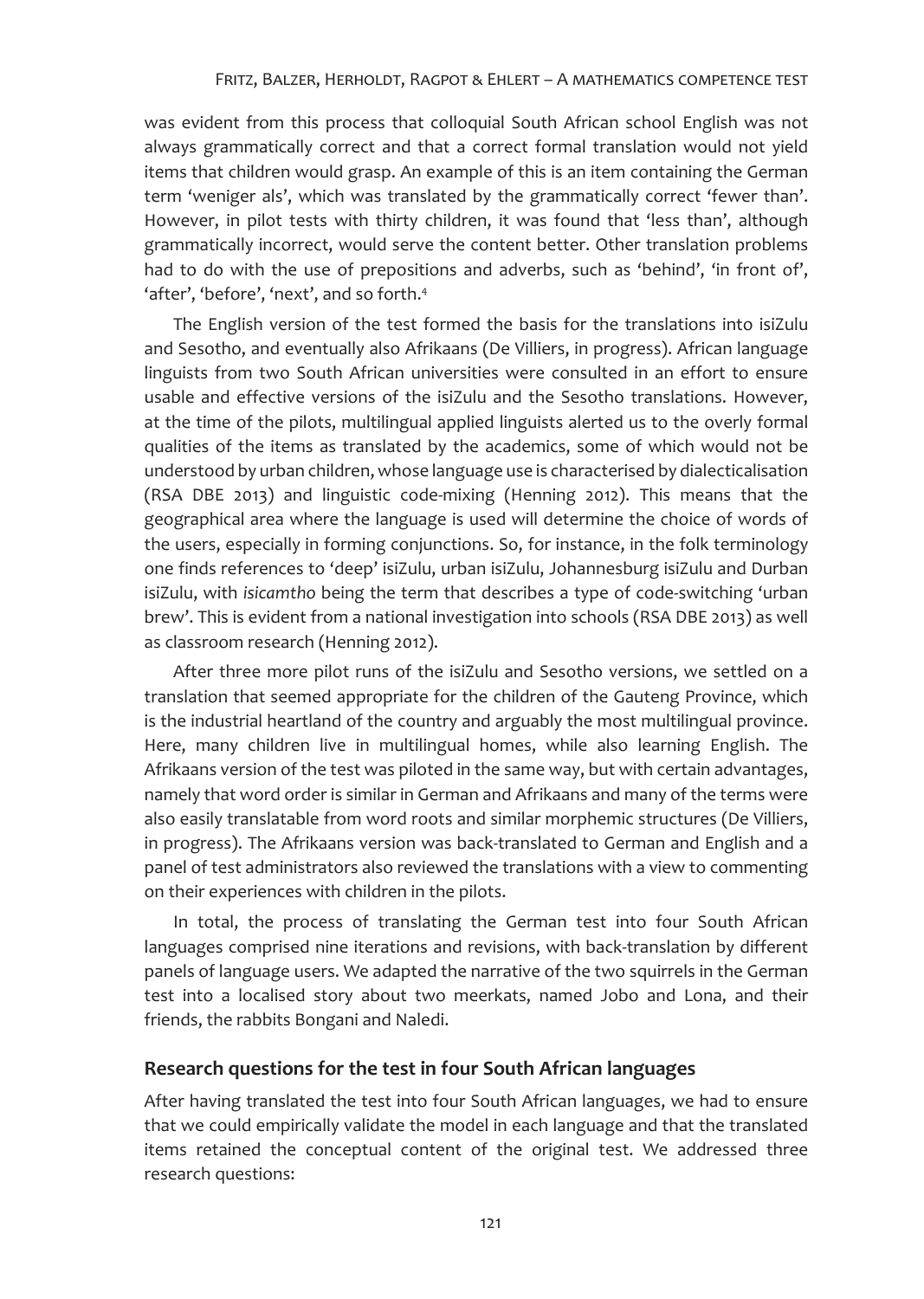- 1. Do all the items in each language form a one-dimensional hierarchical scale similar to the one in the German test?
- 2. Is the hierarchical scale of the different concepts identifiable and do the sequence of the concepts correspond to the sequence in the German test?
- 3. How do 'misfitting' items, which are allocated to another conceptual level, show up on examination?

The 'misfitting' items provide the researcher with the most revealing information and have to be considered in relation to the research questions. Are they allocated to another level because of translation errors or a culturally different understanding, or because the model does not fit this language use?

#### **Method: Rasch modelling**

When it comes to developing a test based on the idea of competence levels of cognition, it makes methodological sense to use item response theory (IRT) for empirical validation. If the construct in question is assumed to be unidimensional (in this instance, mathematical/arithmetical competence), the one-dimensional (1PL) Rasch model is appropriate (Wilson 2005).

The Rasch model was developed by the Danish mathematician Georg Rasch<sup>5</sup> with a view to bringing measurement in the social sciences closer to the standards of measurement in the natural and physical sciences. This resulted in a test construction process of linear measures for one or more unidimensional constructs. Thus, one requirement for this type of analysis is that the construct that is to be measured by the test has to be operationalised by a set of items. It is then necessary that all items in the test measure the construct in question, but nothing else, such as, for example, the language of communication in the test. One important characteristic of the Rasch model is that, in case of adequate *item fit*, it allows the creation of an interval scale representing both item difficulties and person abilities on the same scale. This means that only sum scores (solving items correctly or not) are needed and used to locate persons, with their ability, on this scale. In order to allow the creation of such a scale, it is also necessary that items have different levels of difficulty, ideally covering the whole difficulty range of the construct of interest, so that persons with a high ability will solve more items than persons with a lower ability (Bond & Fox 2007).

Since the Rasch model allows the creation and testing of an interval scale, representing both item difficulty and personal ability on the same scale, individual scores (solving items correctly or not) are sufficient to locate persons, with their individual ability, on this scale. However, as a perfectly unidimensional test is not possible in practice, a statistic is necessary to verify whether such a scale can be constructed appropriately, from an empirical perspective. Various model fit statistics are available for this purpose. Most popular are the so-called *infit* and *outfit* measures of model adequacy (Bond & Fox 2007). The infit statistic is used to compare the actual, observed relative solution frequency (the item difficulty) with the solution *probabilities* predicted, based on the model. The outfit statistic, on the other hand, is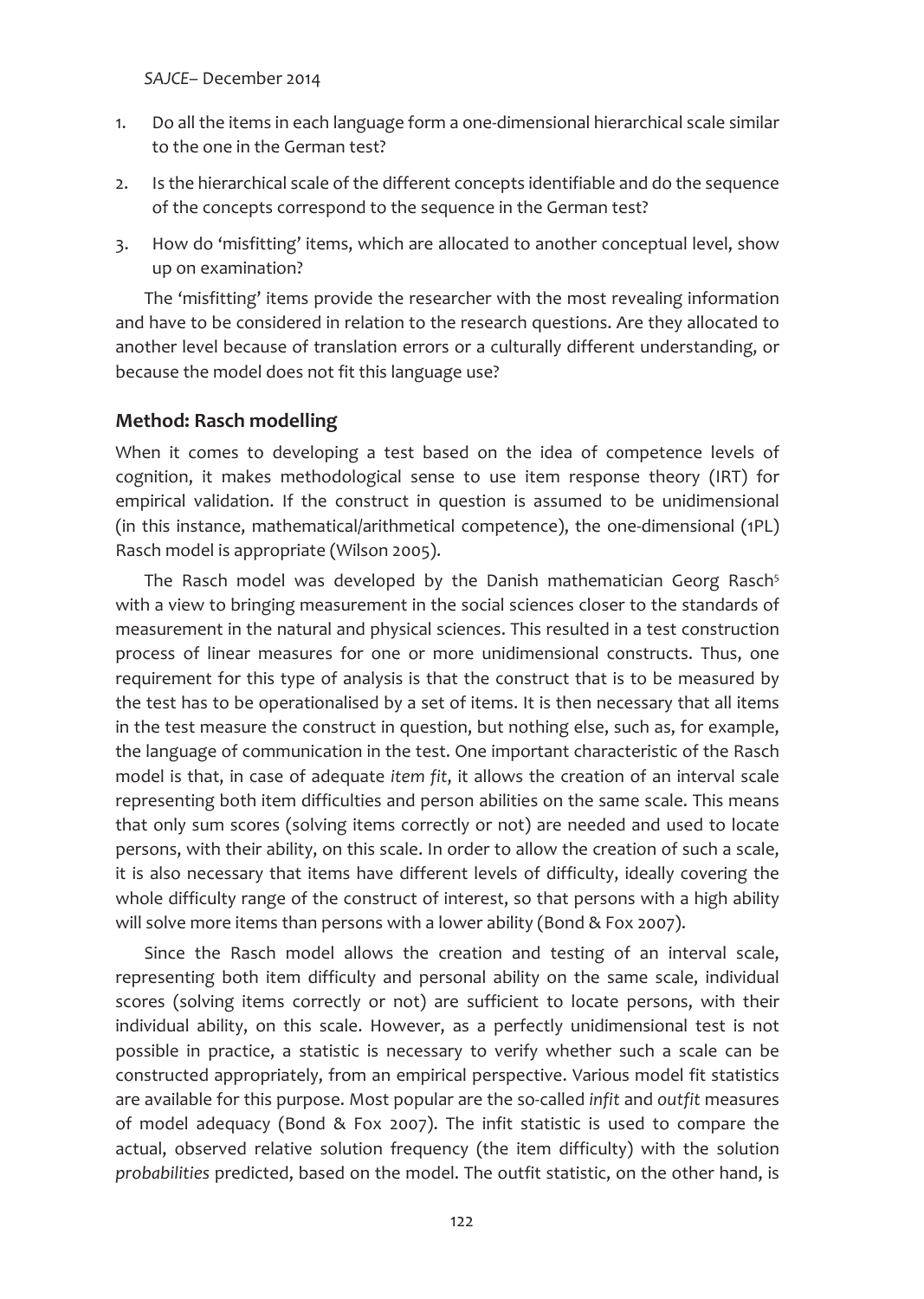sensitive to individual persons showing an answer pattern that is incompatible with the model – that is, persons who unexpectedly answer a rather difficult item correctly (by guessing, for example), or inversely, persons who unexpectedly answer an easy item incorrectly (for example, because of careless mistakes). The precise criteria for model compatibility by means of infit and outfit are handled differently. According to Linacre (2002), 'bad' outfit values are less important than inappropriate infit values. Therefore, only infit values were considered for item selection; for example, in the early PISA studies (Adams & Wu 2002). Furthermore, critical values have to be determined for the *goodness-of-fit* measurements. Standardised infit or outfit values (MNSQ) close to 1 indicate good model fit. Higher MNSQ values point to too low selectivity; while too low MNSQ values indicate too high selectivity and thus redundant items in the test. Wright and Stone (1999) suggest the range of  $1 \pm 0.5$  as limiting values for MNSO for tests in the high-stakes region, and Wright and Linacre (1994) recommend 1 ± 0.2, and for less demanding settings  $1 \pm 0.3$  for the identification of well-fitting items.

### **First results of empirical testing of items in four South African languages in 2013**

We tested over 1 600 children with the *MARKO-D* in the four South African languages (English, Sesotho, IsiZulu and Afrikaans) in several pilot studies from 2011 to 2013. We were able to, more or less, validate the model (addressing research question 1) in each language, with most of the items allocated to the appropriate level (addressing research question 2). However, there were some items in each language that did not fit as expected. Interestingly, these items were different in each language. Hence, the next step was to find explanations for the 'misfitting' items and to figure out whether they were due to the translations, coupled with cultural differences, or another sequence in acquiring the math concepts (addressing research question 3). If the last cause proved true, this would mean that the model would not hold in this language.

### **'Misfitting' items in the South African language versions of the test**

We planned the exploration of possible causes for the divergent allocation of the misfitting items in three steps: The first step was to analyse the translations again; the second to reflect on the problem-solving strategies of the children; and the third was to question the model. It should be noted that these analytic processes provided insight into the content in different cultural groups and languages, as well as the structure of the hierarchical order. We concluded that the misfitting items in the translated versions of the test could mostly be attributed to translation difficulties and strategy differences in the problem-solving of the children, but not to a generally altered model (addressing research question 3).

### **Possible translation difficulties as cause for a different allocation of items**

### *Example from the Sesotho version*

One such item was Item 5 in the Sesotho version. According to the theoretical model, this is supposed to be a Level II item. Surprisingly, the Sesotho-speaking children were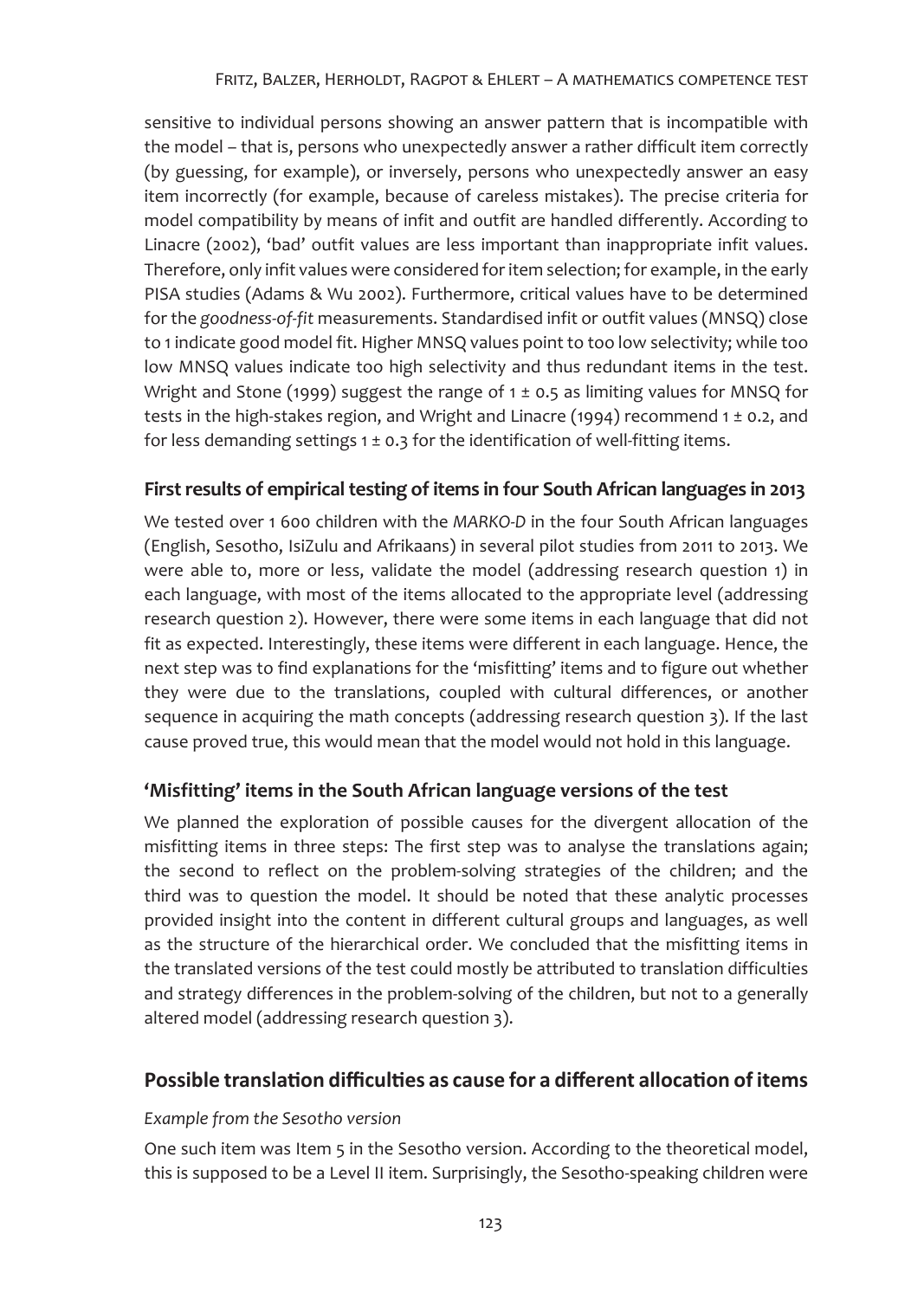tested on Level IV for this item in the Rasch analysis. The change in level of this item is likely to be related to the translation of the item. In English, the item reads: "What number is between 5 and 7?" In Sesotho, the item reads, "Ke palo efe e tlang mahareng a hlano (5) le supa (7)?" – the word 'palo' being used for the word 'number'. The problem seems to be that, depending on the context in which it is used, 'palo' could mean 'counting', 'reading', or 'number'. A pastor in a church could, for instance, use the word 'palo' in the context of reading a numbered verse from the Bible. The use of this word in the test item could therefore be confusing. Another aspect of the word 'palo' that could be problematic for urban Sesotho speakers is that it is not commonly used in everyday Sesotho in metropolitan areas. It is formal and would generally be used more by speakers of the language in rural (and thus culturally and linguistically more traditional) areas. In the mixed version of Sesotho, which is spoken in most urban Sesotho households, the word 'palo' would not be used when referring to number; the word 'nomoro', which is derived from the Afrikaans 'nommer', would be used instead. (This may be compared to the isiZulu translation, where the word 'inombolo', which is not confusing and is commonly used by urban isiZulu speakers, was used to refer to 'number': there was no apparent difficulty with this item and it tested on Level II, where it was supposed to.) The wording was changed to "Ke e feng e tlang mahareng ha (5) le (7)?" in the final Sesotho translation.

# *Examples from the IsiZulu version*

Item 29 in the isiZulu test proved problematic. It is a Level IV item, but in the isiZulu translation it tested on Level II/III. Thus the item reverts to testing ordinality, which is related to the order of numbers on the number line and not to concepts on higher levels of the model. The relegation of the item to this level is likely due to the isiZulu wording. In English, the item reads: "What number is one smaller than 5?" Directly translated into isiZulu, the item reads: "Which number is under 5 by one?" The numbers 5 and 1 are thus given and the child is cued to simply count backwards by one, thus going forward or backward along the mental number line (Level II). The test administrators reported that the children often held up their hands, counting five fingers and then merely counting backwards.

Another problematic item in the isiZulu version was Item 30. This item is a Level III item, but it tested on Level II in the isiZulu translation, suggesting that it is easier. In English, the item reads: "What number is one bigger than 7?" The item in isiZulu reads: "Lyiphi inombolo engaphe isiZulu ngo-1 ku-7?" Directly translated, this reads in English as "Which number is up with one to 7?" Once again, the item is now relegated to Level II, which tests understanding of succession and sequence. On the mental number line, 'up one' from 7 signifies 'the next one'. The test administrators reported that the children would once again show seven fingers and just count on one more. In the final translation, the item reads: "Lyiphi enkulu ngokukodwa kuno-7?"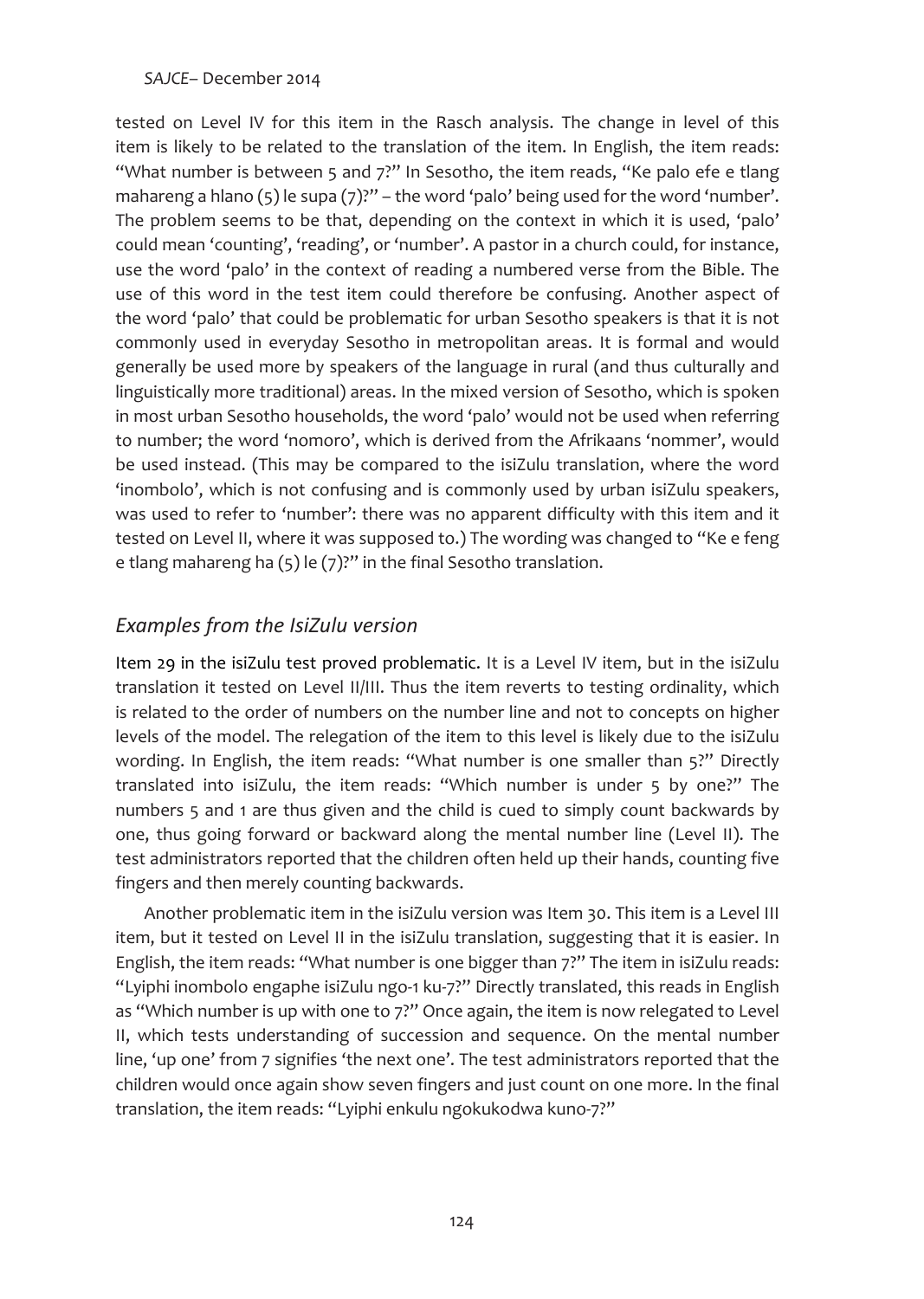# **Children's problem-solving strategies on different levels as cause for a different allocation of items?**

# *Examples from IsiZulu and Sesotho items*

In order to solve the German equivalent of the question "Can you divide the apples for Bongani and Naledi so that both have the same? Put the fruit by Bongani and Naledi", German children use the ten counters that form part of the test pack. On the basis of a one-to-one assignment, they alternately give a counter to each character until all counters are evenly distributed among the animals. They therefore perform this task using a Level I strategy, with no arithmetical calculation. By contrast, Sesotho-speaking children worked on the task without using the counters provided – despite being requested to do so. They tried to mentally perform the task, so that they did not process this task with one-to-one assignment, but rather used arithmetic operations. If such observed strategies are considered in the categorisation of the items per level, then, in fact, the 'not too difficult' or 'easy' item in the German version again arranges itself, in line with the theory, into the model of the mathematical concepts on another level.

## **Second empirical testing of the items of the South African tests in 2013: Rasch analysis**

After carefully changing the wording in the instructions of some items, we conducted another study with a new sample of 496 participants in the various language groups: 100 Afrikaans speakers; 197 English speakers (of which 99 were home language speakers and 98 were speakers of English as a second or additional language); 100 isiZulu speakers; and 99 Sesotho speakers. The participants were aged between 51 and 107 months (M=78.2 months; SD=6.4). There were 269 girls and 227 boys, all of whom were drawn from a population of children at the beginning of their school journey, in the second month of Grade 1, and from schools across a spectrum of socio-economic strata.<sup>6</sup>

Figure 3 shows item-person maps of the comparative results of two separate 1PL Rasch models for the German and Sesotho versions of the *MARKO-D* test. For each language version, we assessed 1) whether all the items form a cumulative scale; 2) whether segments on the scale that include items from a particular level can be identified; and 3) whether the sequence of these segments on the scale follows the sequence of levels in the theoretical model.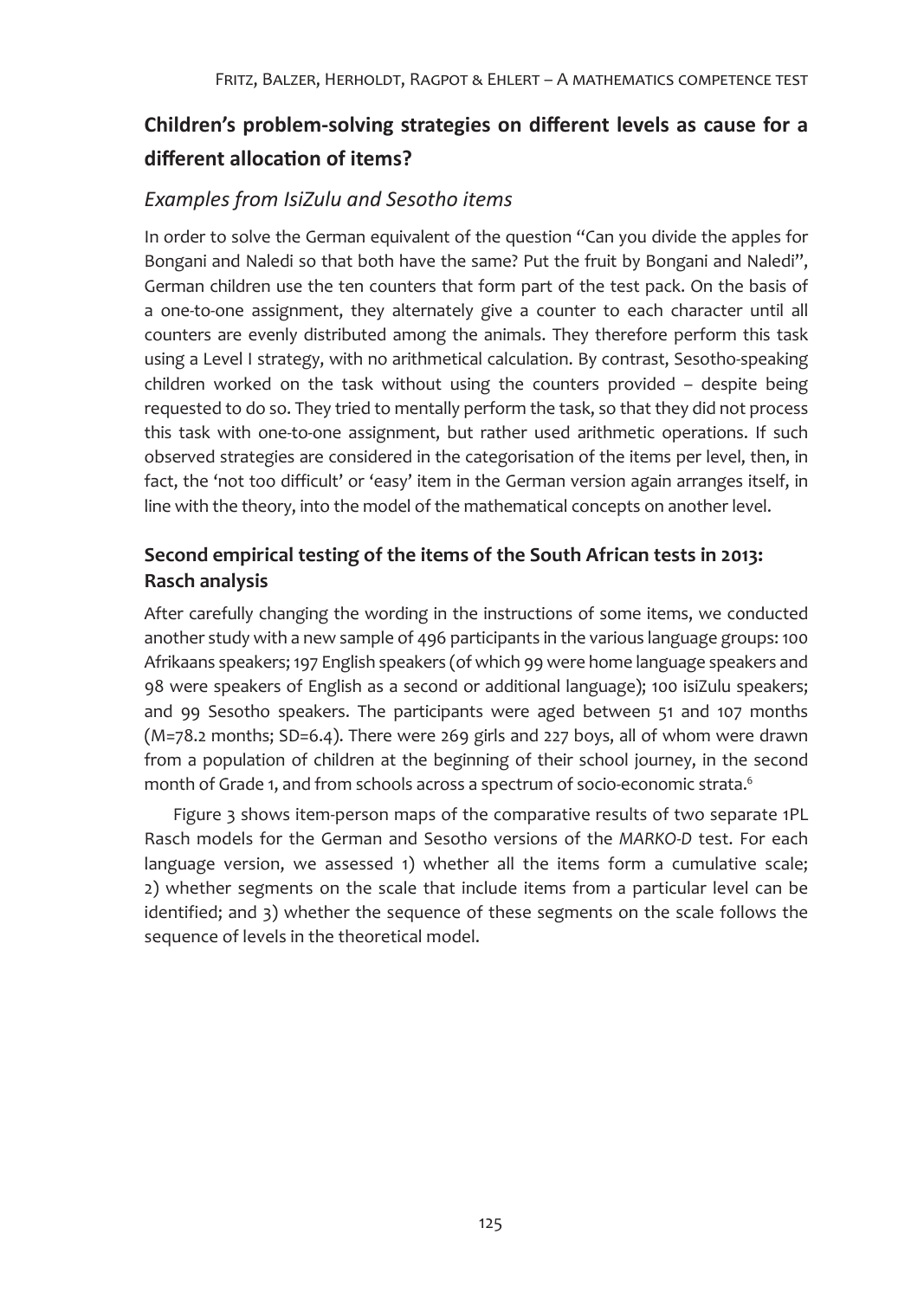

#### **Figure 3: German and Sesotho item-person maps**

On the left, [#] represents 6 persons and [.] represents 1-2 persons; on the right, [X] represents one person, and [M], [S] and [T] (left of the line for subjects and right of the line for items) represent the mean, as well as 1 or 2 standard deviations from the mean of the respective distribution. The mean of the item-difficulty scale is separately fixed at 0 logit for both item-person maps.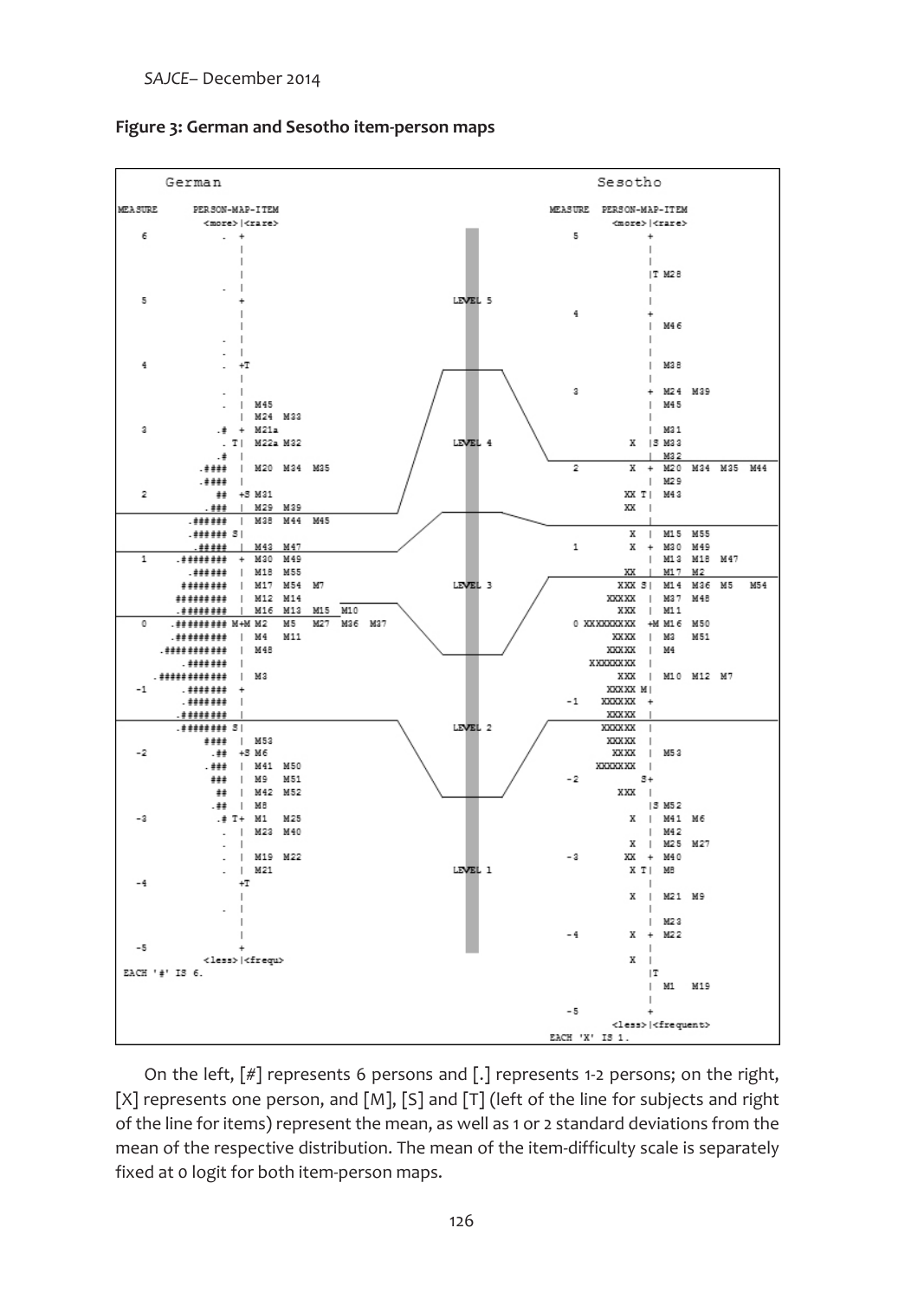The unit of measurement on an item-person map, which measures and represents both the item difficulty and person ability, is defined as a *logit* ('log odds unit'). Measures are expressed on the logit scale with the average item measure or person ability arbitrarily set to 0 for every item-person map. On the common interval-scaled ability scale – with a range of -5 to +6 (German) and -5 to +5 (Sesotho) logit in the case of our study – the score distribution of the children is indicated on the left and the position of the individual items on the scale on the right. The higher a child's position, the higher is her or his ability, and the higher the position of an item, the more difficult it is. The higher the position of a child compared to that of a given item, the higher is the probability that this child will solve the item correctly.

The German *MARKO-D* (on the left side in Figure 3) was standardised with 1 095 children aged four to six years (M=64.6 months; SD=7.2). The items of the one-dimensional dichotomous Rasch model show satisfactory values (weighted infit MNSQ 1 ± 0.2 for 53 out of 55 items; weighted infit MNSQ  $1 \pm 0.3$  for 2 items) and the person reliability is at .91. The validity requirements for a one-dimensional Rasch model can therefore be considered as fulfilled: the items form a one-dimensional cumulative scale. The German itemperson map also indicates that the items administered cover the entire range of mathematical concepts described in the developmental model. Children's range of mathematical abilities is covered appropriately as well. The horizontal boundary lines between levels were added by allocating the items to the respective levels for which they had been constructed based on the model. The grouping of items according to model levels was successful. Our interpretation of the results is that the empirical allocation of all items corresponds to the theoretically predicted proficiency levels, with no exception. Thus, segments on the scale can be identified that include items which can be solved, based on one of the five numerical and arithmetical concepts proposed in the model, and the sequence of these segments on the scale follows the sequence of levels in the model.

Results of the Sesotho *MARKO-D* are still preliminary, as the current data for the Sesotho group includes scores from only 99 children aged five to nine years (M=76.8 months; SD=6.9), which is not enough to draw final conclusions. (More data will be collected in 2015.) However, the majority of Sesotho items of the preliminary one-dimensional dichotomous Rasch model show satisfactory values: a weighted infit MNSQ 1  $\pm$  0.2 can be found for 43 out of 55 items, and a weighted infit MNSQ 1  $\pm$  0.3 for 7 items. Poorer MNSQ infit values are found for 4 items, with 3 out of these 4 showing very low infit values (less than 0.7), which are termed 'overfit'. The responses are too predictable from the Rasch model perspective, but they do not destroy the whole picture – from a statistical point of view one could consider omitting these 4 items from the test without losing too much diagnostic information. One item cannot be estimated by the model, hence no fit statistic is computed for this item. The person reliability is at .87. For the moment, the requirements for the validity of a one-dimensional Rasch model can therefore be considered as nearly fulfilled, with some need of improvement.

The preliminary results of the data for the Sesotho group also indicate that the test may have been a little too difficult for the sample, as only a small number of children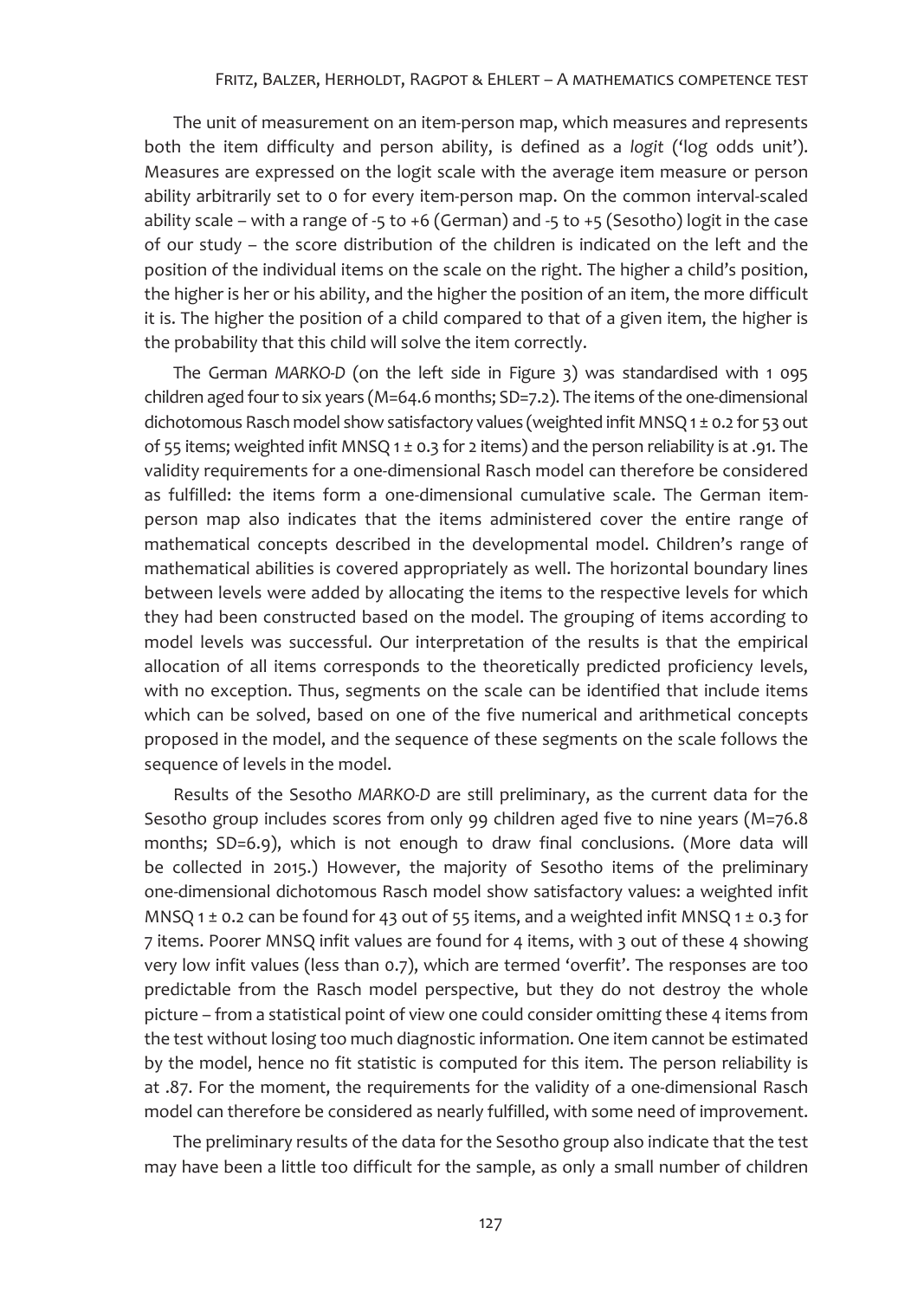were able to correctly solve items at higher levels and the average difficulty level of the items is higher than the average ability level of the children. However, the results also show that most of the *MARKO-D* items in Sesotho arrange in a similar sequence as the German model. This indicates that it is possible to operationalise the theoretically assumed mathematical concepts using tasks for Sesotho-speaking children too, and to model them in one Rasch model. We have therefore successfully responded to research questions 1 and 2 for the Sesotho group, with minor need for modification.<sup>7</sup>

# **Discussion: towards standardising and norming the test in South Africa**

The aim of the present study was to discuss how the German *MARKO-D* math test was translated and piloted in South Africa. An important component of the work is the use of a conceptual model of mathematics concept development. The model postulates five hypothetical levels that build upon each other hierarchically, each distinguishing a specific arithmetical mathematics concept. In order to make the test usable in the target languages, we had to ensure that it measures the same concepts in each of the four South African languages as it does in the original German. The main obstacle in this process was to find appropriate item translations for each arithmetic concept, so as to be able to reconstruct the developmental levels from item solutions and ensure that each level of the model is represented in this achievement (and diagnostic) test by specific test items that map onto exactly those arithmetic concepts which are needed to solve the items of the specific level.

In order to do this, we had to complete an iterative procedure:

- 1. We started by translating and back-translating the items in each language;
- 2. We then verified the model and the appropriate allocation of the items in each language; and
- 3. Finally, we discussed and reflected on the model fit, and especially misfitting items.

This procedure was repeated several times with different samples and critical items were revised until the final model was arrived at in a test round in 2013. In that study, we found evidence that most of the items formed the same hierarchical (cumulative) scale in the Sesotho, isiZulu and Afrikaans language versions, and that the segments on the scale followed the sequence of levels in the original German model. This means that we were able to demonstrate that the model holds true in different languages and that items belonged to the levels for which they had been designed.

Throughout the pilot study phase and during the entire translation and verification process, we were constantly aware of how language features in the development of concepts. However, we have some evidence from the research reported in this article that it is possible to minimise (if not completely neutralise) the effect of language in the translation of test items. It is also possible to gain optimal unidimensionality of the instrument used to test mathematics competence as proposed by the underlying theory. Our argument is that if it is true that language serves as cognitive *combinatory*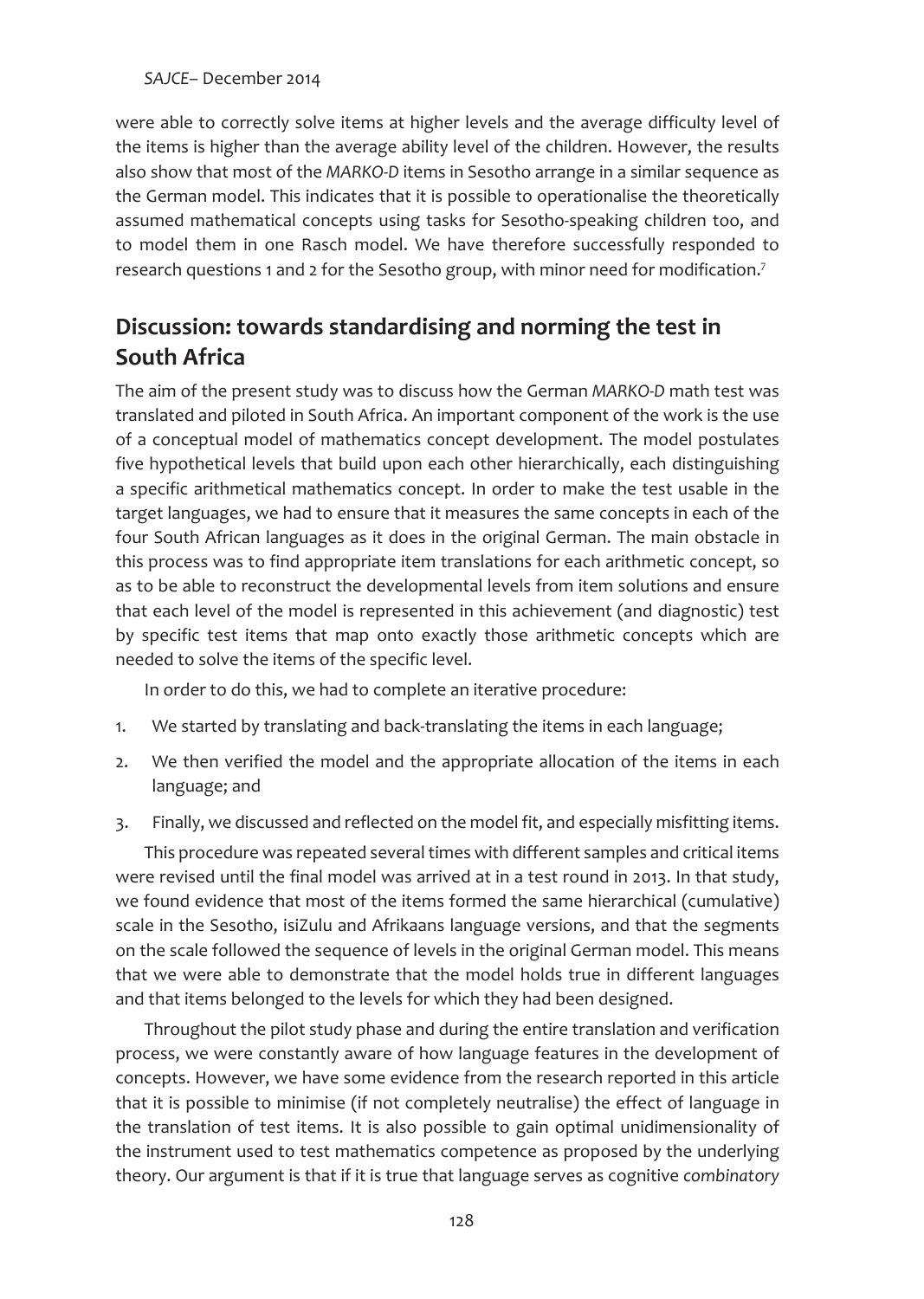*agent* in assembling knowledge to form concepts once children learn through language and other symbols (Carey 2009; Spelke 2012), then it would mean that they lodge much of their early understanding of maths (in the forming of concepts) in their use of language. If different language versions of the same test remain usable, it not only means that the children have been able to use their own language to develop concepts, but also that the route is likely to be similar across languages, even though languages may differ with regard to morphology, syntax, and so forth. Tests that assess children's knowledge in oral interview format (such as is done in the administering of the *MARKO-D*) are thus not undeniably free of the effects of language; however, after much iteration, one could ultimately come close to a reliable translation of such tests.

Based on these results, we can now go on to norming the tests in the four languages. These will be socially-oriented norms, which will allow for age cohort comparison and thus help in ascertaining whether, based on South African norms, children are accelerated, normal, or delayed in their development of mathematics concepts. In addition to this, researchers obtain *substantial qualitative information* during the administering process, which may be of help to therapists who assist children with learning support and remediation. Based on the test results, a child's competence can be allocated to a specific conceptual level and a plan can be devised to assist with the specific area where there seems to be a problem. For example, when a child's performance on the test is assigned to Level II, one not only knows, based on age cohort comparisons, whether the child is developing in an accelerated or average manner, but also that the child has already acquired the knowledge of Level I and is actually dealing with the understanding of the Level II concept. The child does not yet know the Level II concept, but it is on the child's "proximal development" level (Vygotsky 1978; Kozulin 1990).

Though the data is most satisfactory, some questions remain. As mentioned before, the item-person map (Figure 3) for the Sesotho version of the test shows that there are only a few children who are able to solve items on higher levels. The same is true for the isiZulu map. That means that we will have to take care to assess Sesothoand isiZulu-speaking children from different educational backgrounds and include more children with a higher performance level in our norming sample.

The sample of English-speaking children is another sensitive issue. We assigned these children to a single group in our present calculations. However, it is evident that children who are home language users of English performed differently to children who use English as a second or additional language and who go to schools where they learn through the medium of English, although they do not use it at home as a primary language. The introduction of English as medium of instruction in the foundation phase for children who do not use it as a home language is one of the vexing issues in South African education. It is, therefore, important, in terms of future research, to split the English group into 'home language as medium of instruction' and 'not home language as medium of instruction'.

Lastly, but not least, the next empirical step will be to show that the final versions of the translated test show measurement invariance. This will mean that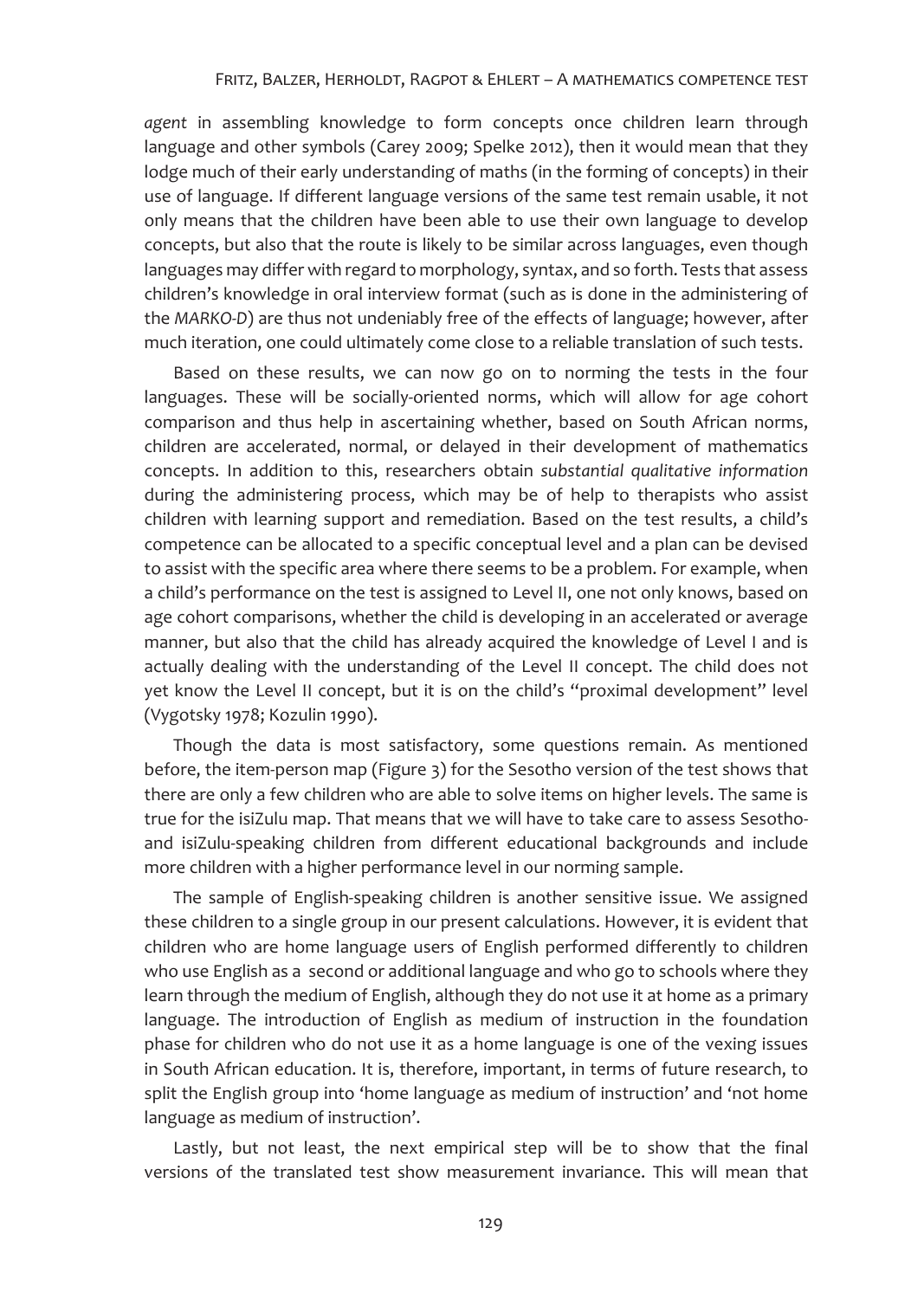items function in the same way across linguistically different groups. Item response theory-based studies of measurement invariance generally use methods of Differential Item Functioning (DIF) (see Raju, Laffitte & Byrne 2002), but this will be the subject of future work. Normally this type of analysis is not possible without first having established that the theoretical model holds empirically.<sup>8</sup>

### **Acknowledgements**

Funding for the research programme in which this article was developed was obtained from the South African National Research Foundation (NRF Grant no.78827) and from the Zenex Foundation in South Africa. The views expressed in this article are the authors' only.

The leader of the research programme of mathematical cognition in primary school is Elizabeth Henning, the director of the Centre for Education Practice Research at the University of Johannesburg. The centre is the home of the MARKO-D research. We wish to thank her for guidance in the planning of this article. We also thank reviewers.

# **References**

Adams RJ & Wu R (eds). 2002. *PISA 2000 Technical Report*. Paris: OECD.

- Aunola K, Leskinen E, Lerkkanen M-K & Nurmi J-E. 2004. Developmental Dynamics of Math Performance from Preschool to Grade 2. *Journal of Educational Psychology*, 96(4):699-713.
- Bond TG & Fox CM. 2007. *Applying the Rasch Model. Fundamental Measurement in the Human Sciences*. 2nd Edition. Mahwah, NJ: Erlbaum.
- Borsboom D. 2006. The attack of the Psychometricians. *Psychometrika*, 71(3):425-440.
- Carey S. 2009. *The Origin of Concepts*. Oxford: Oxford University Press.
- Carpenter TP & Moser J. 1983. The development of addition and subtraction problemsolving skills. In: TP Carpenter, J Moser & T Romberg (eds). *Addition and subtraction: A cognitive perspective*. Hillsdale: Lawrence Erlbaum. 9-24.
- Chen Z & Siegler R. 2000. Overlapping waves theory. *Monographs of the Society for Research in Child Development*, 65(2):7-12.
- De Villiers H (in progress). *Die bruikbaarheid van die Afrikaanse weergawe van die MARKO-D toets* ('The usefulness of the Afrikaans version of the MARKO-D test'). MEd study. Johannesburg: University of Johannesburg.
- Dehaene S 2011. The number sense. *How the mind creates mathematics*. Oxford: Oxford University Press.
- Dehaene S & Brannon EM (eds). 2012. *Space, time and number in the brain. Searching for the foundations of mathematical thought.* Amsterdam: Elsevier.
- Feigenson L, Dehaene S & Spelke ES. 2004. Core systems of number. *Trends in Cognitive Sciences*, 8(10):307-314.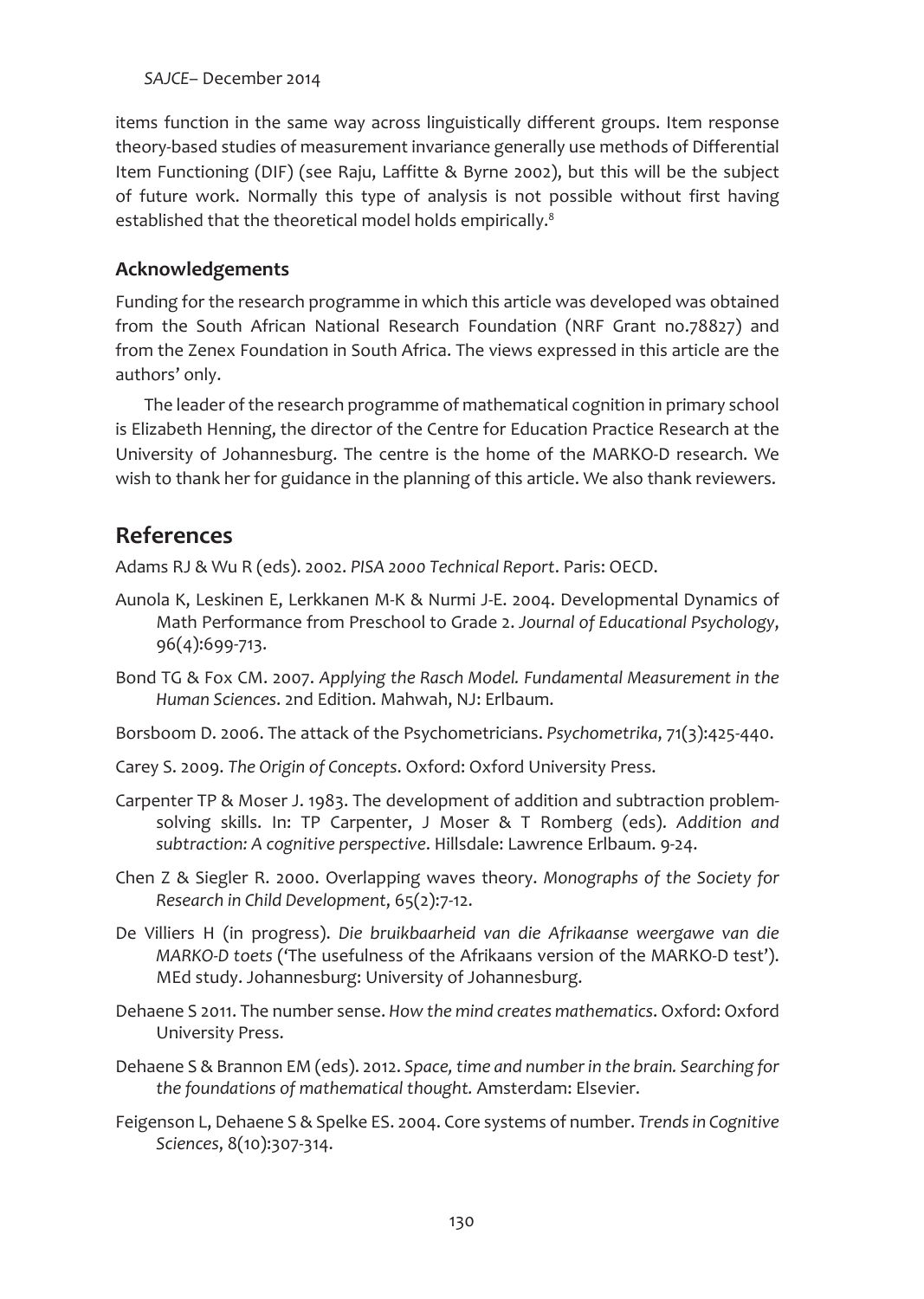- Feigenson L. 2012. Objects, sets and ensembles. In: S Dehaene & EM Brannon (eds). *Space, time and number in the brain*. *Searching for the foundations of mathematical thought*. Amsterdam: Elsevier. 12-22.
- Fritz A, Ehlert A & Balzer L. 2013. Development of mathematical concepts as basis for an elaborated mathematical understanding. *South African Journal for Childhood Education*, 3(1):38-67.
- Henning E. 2012. Learning concepts, language, and literacy in hybrid linguistic codes: The multilingual maze of urban Grade 1 classrooms in South Africa. *Perspectives in Education*, 30(3):69-77.
- Henning E. 2013. South African research in mathematical cognition and language in childhood: towards an expanded theoretical framework. *South African Journal of Childhood Education*, 3(2):56-76.
- Henning E & Ragpot L. 2014. Pre-school children's bridge to symbolic knowledge: First framework for a cognition lab at a South African university. *South African Journal of Psychology. DOI:10.1177:/00812463145199 sap.sagepub.com*.
- Kozulin A. 1990. *Vygotsky's Psychology: A biography of ideas*. Cambridge, MA: Harvard University Press.
- Kretschmann R. 2009. Pädagogische Diagnostik als Grundlage für die Begleitung von Lernprozessen ('Pedagogical diagnostics as basis for learning support'). Presentation at the Pädagogische Hochschule Bern, Forum Unterrichtsentwicklung, Bern, 14 November.
- Lai VT, Garrido Rodriguez G & Narasimhan B. 2014. Thinking-for-speaking in early and late bilinguals. *Bilingualism: Language and Cognition*, 17:139-152.
- Linacre JM. 2002. What do Infit and Outfit, Mean-square and Standardized mean? *Rasch Measurement Transactions*, 16(2):878.
- Piaget J. 1965. *The child's conception of number*. New York: Norton.
- Raju NS, Laffitte LJ & Byrne BM. 2002. Measurement equivalence: A comparison of methods based on confirmatory factor analysis and item response theory. *Journal of Applied Psychology*, 87(3):517-529.
- Ricken G, Fritz A & Balzer L. 2013. *MARKO-D. Mathematik- und Rechenkonzepte im Vorschulalter – Diagnose ('*MARKO-D. Mathematics and arithmetic concepts for the pre-school age-group – Diagnosis'). Göttingen: Hogrefe Verlag.
- RSA DBE (Republic of South Africa. Department of Basic Education). 2013. *ANA Report 2012: Diagnostic Report*. [Retrieved 2 July 2013] www.education.gov.za/LinkClick. aspx?fileticket...tabid=424&mid.
- Sarnecka BW & Carey S. 2008. How counting represents number; how children must learn and when they learn it. *Cognition*, 108:662-674.
- Siegler RS. 1996. *Emerging minds: The process of change in children´s thinking.* Oxford: Oxford University Press.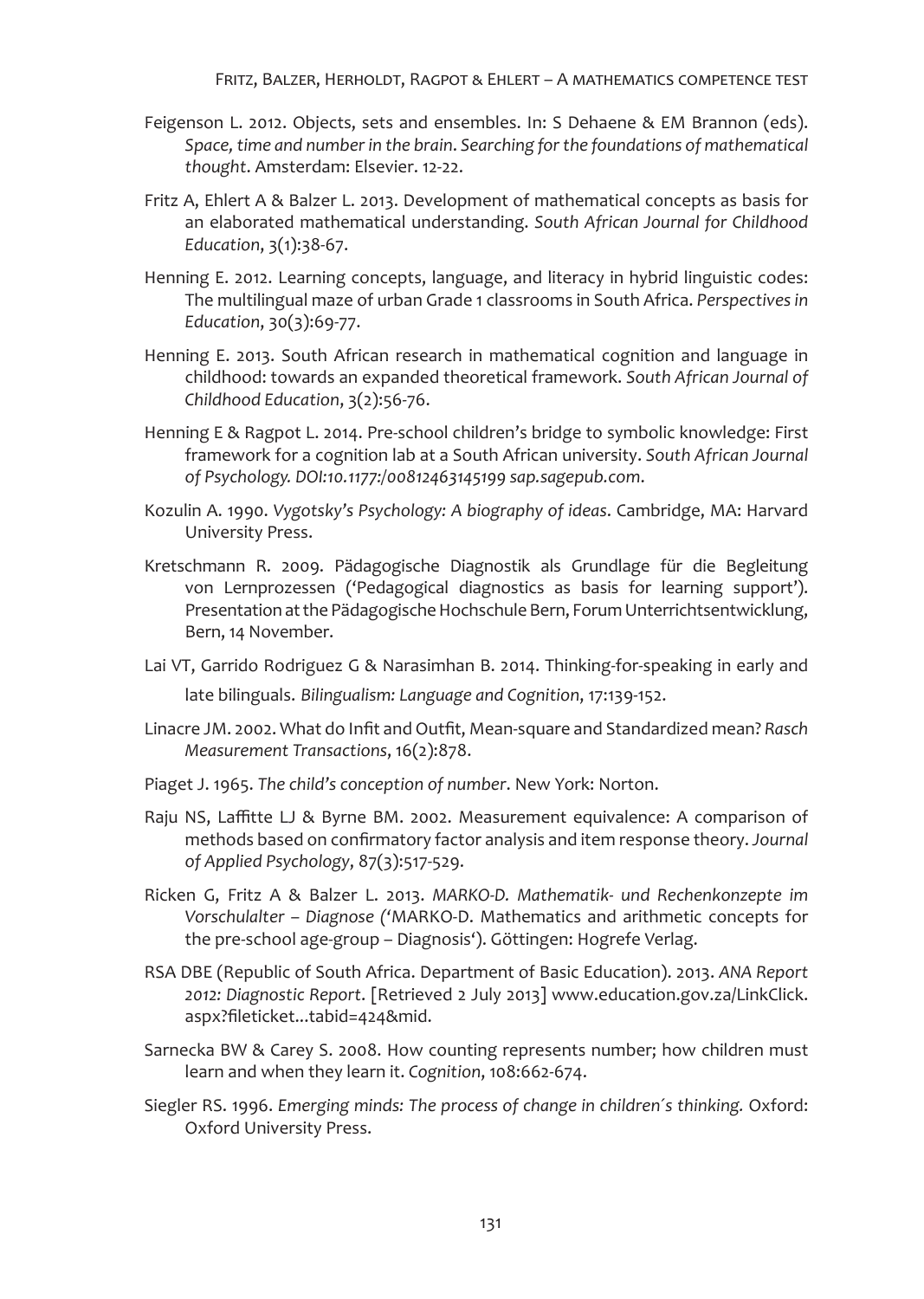- Slobin DI. 1996. From "thought and language" to "thinking for speaking". In: JJ Gumperz & SC Levinson (eds). *Rethinking linguistic relativity*. Cambridge: Cambridge University Press. 70-96.
- Spelke E. 2012. Natural number and natural geometry. In: S Dehaene & EM Brannon (eds). *Space, time and number in the brain. Searching for the foundations of mathematical thought*. Amsterdam: Elsevier. 287-317.
- Spelke ES. 2000. Core Knowledge. *American Psychologist*, 55(11):1233-1243.
- Steffe LP, Cobb P & Von Glasersfeld E. 1988. *Construction of arithmetical meanings and strategies.* New York: Springer Verlag.
- Vassiliou CP. 2003. *VASSI Mathematics Proficiency Test Foundation Phase*. Pretoria: MindMuzik.
- Vygotsky L. 1978. *Mind in society.The development of higher psychological processes*. M Cole, V John Steiner, S Scribner & E Souberman (eds and transl). Cambridge, MA: Harvard University Press.
- Weißhaupt S, Peucker S & Wirtz M. 2006. Diagnose mathematischen Vorwissens im Vorschulalter und Vorhersage von Rechenleistungen und Rechenschwierigkeiten in der Grundschule ('Diagnosis of mathematical pre-knowledge and arithmetic performance of children with barriers to mathemtical learning'). *Psychologie in Erziehung und Unterricht*, 53(4):236-245.
- Wilson M. 2005. *Constructing measures. An item response modeling approach.* Mahwah, NJ: Lawrence Erlbaum.
- Wright BD & Linacre JM. 1994. Reasonable mean-square fit values. *Rasch Measurement Transactions*, 8(3):370.
- Wright BD & Stone M. 1999. *Measurement Essentials.* 2nd Edition. Wilmington, DE: Wide Range Inc.

Wynn K. 1990. Children's understanding of counting. *Cognition*, 36:155-193.

# **Endnotes**

- 1. The core terms "mathematics", "arithmetic", "calculation" and "numeracy" are used freely, and often interchangeably, to include broad semantic categories, that may subsume others.
- 2. The VASSI Mathematics Proficiency Test (Vassiliou 2003) is standardised and claims to be diagnostic. It is available in Afrikaans, English and Sesotho. The manual states that "only learners were included in a language group if their home language corresponded to the test language". This means that learners in the English norm group were English home language speakers. This excludes the majority of learners who go to schools where they learn through the medium of English as additional language. A further problem is that nowhere in the test manual is there mention of a cognitive developmental model that guided the author to include specific items in the test, or which should guide the test user in interpreting the test scores. Borsboom (2006) argues that the lack of a theoretical model with which to explain how attributes are linked to indicators is a threat to contemporary psychometric practices.
- 3. The object tracking system (OTS) and the approximate number system (ANS) are two instances of 'core' (Spelke 2000) or 'innate' knowledge.